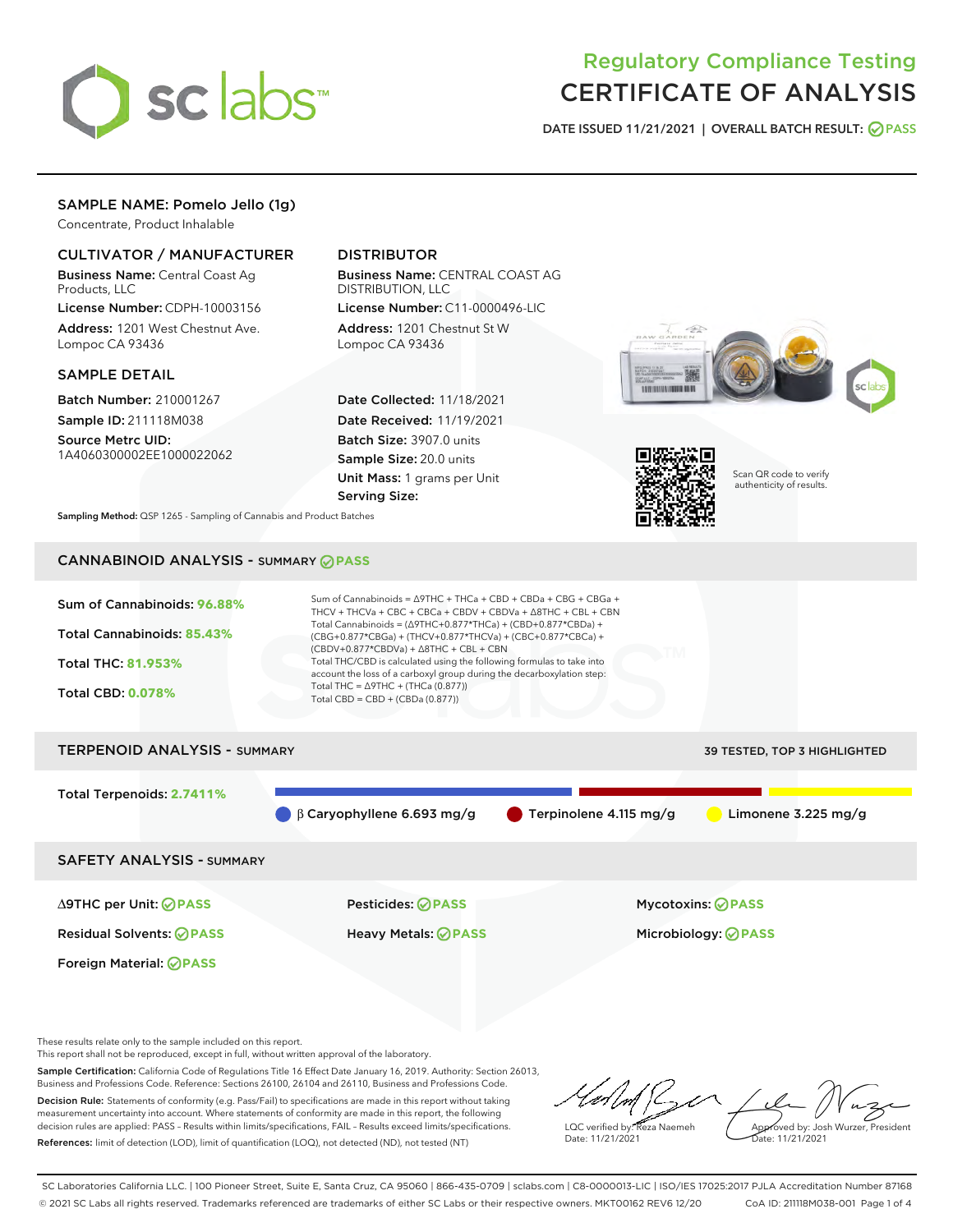



POMELO JELLO (1G) | DATE ISSUED 11/21/2021 | OVERALL BATCH RESULT: **○** PASS

#### CANNABINOID TEST RESULTS - 11/21/2021 2 PASS

Tested by high-performance liquid chromatography with diode-array detection (HPLC-DAD). **Method:** QSP 1157 - Analysis of Cannabinoids by HPLC-DAD

#### TOTAL CANNABINOIDS: **85.43%**

Total Cannabinoids (Total THC) + (Total CBD) + (Total CBG) + (Total THCV) + (Total CBC) + (Total CBDV) + ∆8THC + CBL + CBN

TOTAL THC: **81.953%** Total THC (∆9THC+0.877\*THCa)

TOTAL CBD: **0.078%**

Total CBD (CBD+0.877\*CBDa)

TOTAL CBG: 0.98% Total CBG (CBG+0.877\*CBGa)

TOTAL THCV: 1.99% Total THCV (THCV+0.877\*THCVa)

TOTAL CBC: 0.43% Total CBC (CBC+0.877\*CBCa)

TOTAL CBDV: ND Total CBDV (CBDV+0.877\*CBDVa)

| <b>COMPOUND</b>  | LOD/LOQ<br>(mg/g)          | <b>MEASUREMENT</b><br><b>UNCERTAINTY</b><br>(mg/g) | <b>RESULT</b><br>(mg/g) | <b>RESULT</b><br>(%) |
|------------------|----------------------------|----------------------------------------------------|-------------------------|----------------------|
| <b>THCa</b>      | 0.05 / 0.14                | ±23.043                                            | 896.61                  | 89.661               |
| <b>A9THC</b>     | 0.06 / 0.26                | ±1.142                                             | 33.20                   | 3.320                |
| <b>THCVa</b>     | 0.07 / 0.20                | ±0.983                                             | 20.60                   | 2.060                |
| <b>CBGa</b>      | 0.1/0.2                    | ±0.50                                              | 9.5                     | 0.95                 |
| <b>CBCa</b>      | 0.07/0.28                  | ±0.189                                             | 3.86                    | 0.386                |
| <b>THCV</b>      | 0.1 / 0.2                  | ±0.09                                              | 1.8                     | 0.18                 |
| <b>CBG</b>       | 0.06/0.19                  | ±0.058                                             | 1.47                    | 0.147                |
| <b>CBC</b>       | 0.2 / 0.5                  | ±0.03                                              | 0.9                     | 0.09                 |
| <b>CBDa</b>      | 0.02/0.19                  | ±0.026                                             | 0.89                    | 0.089                |
| $\triangle$ 8THC | 0.1 / 0.4                  | N/A                                                | <b>ND</b>               | <b>ND</b>            |
| <b>CBD</b>       | 0.07/0.29                  | N/A                                                | <b>ND</b>               | <b>ND</b>            |
| <b>CBDV</b>      | 0.04 / 0.15                | N/A                                                | <b>ND</b>               | <b>ND</b>            |
| <b>CBDVa</b>     | 0.03/0.53                  | N/A                                                | <b>ND</b>               | <b>ND</b>            |
| <b>CBL</b>       | 0.06 / 0.24                | N/A                                                | <b>ND</b>               | <b>ND</b>            |
| <b>CBN</b>       | 0.1/0.3                    | N/A                                                | <b>ND</b>               | <b>ND</b>            |
|                  | <b>SUM OF CANNABINOIDS</b> |                                                    | 968.8 mg/g              | 96.88%               |

#### **UNIT MASS: 1 grams per Unit**

| ∆9THC per Unit                        | 1120 per-package limit | 33.20 mg/unit   | <b>PASS</b> |
|---------------------------------------|------------------------|-----------------|-------------|
| <b>Total THC per Unit</b>             |                        | 819.53 mg/unit  |             |
| <b>CBD</b> per Unit                   |                        | <b>ND</b>       |             |
| <b>Total CBD per Unit</b>             |                        | $0.78$ mg/unit  |             |
| Sum of Cannabinoids<br>per Unit       |                        | 968.8 mg/unit   |             |
| <b>Total Cannabinoids</b><br>per Unit |                        | $854.3$ mg/unit |             |

#### TERPENOID TEST RESULTS - 11/20/2021

Terpene analysis utilizing gas chromatography-flame ionization detection (GC-FID). **Method:** QSP 1192 - Analysis of Terpenoids by GC-FID

| <b>COMPOUND</b>         | LOD/LOQ<br>(mg/g) | <b>MEASUREMENT</b><br><b>UNCERTAINTY</b><br>(mg/g) | <b>RESULT</b><br>(mg/g)                         | <b>RESULT</b><br>(%) |
|-------------------------|-------------------|----------------------------------------------------|-------------------------------------------------|----------------------|
| $\beta$ Caryophyllene   | 0.004 / 0.012     | ±0.2383                                            | 6.693                                           | 0.6693               |
| Terpinolene             | 0.008 / 0.026     | ±0.0844                                            | 4.115                                           | 0.4115               |
| Limonene                | 0.005 / 0.016     | ±0.0461                                            | 3.225                                           | 0.3225               |
| <b>Myrcene</b>          | 0.008 / 0.025     | ±0.0367                                            | 2.847                                           | 0.2847               |
| $\alpha$ Humulene       | 0.009/0.029       | ±0.0659                                            | 2.053                                           | 0.2053               |
| $\alpha$ Bisabolol      | 0.008 / 0.026     | ±0.0810                                            | 1.517                                           | 0.1517               |
| Linalool                | 0.009 / 0.032     | ±0.0451                                            | 1.188                                           | 0.1188               |
| <b>Terpineol</b>        | 0.016 / 0.055     | ±0.0603                                            | 0.982                                           | 0.0982               |
| trans-β-Farnesene       | 0.008 / 0.025     | ±0.0320                                            | 0.901                                           | 0.0901               |
| Fenchol                 | 0.010 / 0.034     | ±0.0230                                            | 0.594                                           | 0.0594               |
| Guaiol                  | 0.009 / 0.030     | ±0.0271                                            | 0.575                                           | 0.0575               |
| $\beta$ Pinene          | 0.004 / 0.014     | ±0.0053                                            | 0.464                                           | 0.0464               |
| Caryophyllene<br>Oxide  | 0.010 / 0.033     | ±0.0208                                            | 0.453                                           | 0.0453               |
| Ocimene                 | 0.011 / 0.038     | ±0.0108                                            | 0.337                                           | 0.0337               |
| $\alpha$ Pinene         | 0.005 / 0.017     | ±0.0025                                            | 0.296                                           | 0.0296               |
| Nerolidol               | 0.009 / 0.028     | ±0.0140                                            | 0.223                                           | 0.0223               |
| <b>Borneol</b>          | 0.005 / 0.016     | ±0.0073                                            | 0.173                                           | 0.0173               |
| $\alpha$ Phellandrene   | 0.006 / 0.020     | ±0.0015                                            | 0.109                                           | 0.0109               |
| $\alpha$ Terpinene      | 0.005 / 0.017     | ±0.0015                                            | 0.099                                           | 0.0099               |
| $\gamma$ Terpinene      | 0.006 / 0.018     | ±0.0017                                            | 0.096                                           | 0.0096               |
| 3 Carene                | 0.005 / 0.018     | ±0.0011                                            | 0.078                                           | 0.0078               |
| Geraniol                | 0.002 / 0.007     | ±0.0033                                            | 0.076                                           | 0.0076               |
| Sabinene                | 0.004 / 0.014     | ±0.0007                                            | 0.060                                           | 0.0060               |
| Valencene               | 0.009 / 0.030     | ±0.0039                                            | 0.056                                           | 0.0056               |
| Camphene                | 0.005 / 0.015     | ±0.0005                                            | 0.045                                           | 0.0045               |
| Sabinene Hydrate        | 0.006 / 0.022     | ±0.0016                                            | 0.041                                           | 0.0041               |
| Eucalyptol              | 0.006 / 0.018     | ±0.0009                                            | 0.037                                           | 0.0037               |
| Citronellol             | 0.003 / 0.010     | ±0.0016                                            | 0.033                                           | 0.0033               |
| Fenchone                | 0.009 / 0.028     | ±0.0009                                            | 0.030                                           | 0.0030               |
| Nerol                   | 0.003 / 0.011     | ±0.0007                                            | 0.015                                           | 0.0015               |
| p-Cymene                | 0.005 / 0.016     | N/A                                                | <loq< th=""><th><loq< th=""></loq<></th></loq<> | <loq< th=""></loq<>  |
| Cedrol                  | 0.008 / 0.027     | N/A                                                | <loq< th=""><th><loq< th=""></loq<></th></loq<> | <loq< th=""></loq<>  |
| (-)-Isopulegol          | 0.005 / 0.016     | N/A                                                | <b>ND</b>                                       | <b>ND</b>            |
| Camphor                 | 0.006 / 0.019     | N/A                                                | ND                                              | ND                   |
| Isoborneol              | 0.004 / 0.012     | N/A                                                | ND                                              | ND                   |
| Menthol                 | 0.008 / 0.025     | N/A                                                | <b>ND</b>                                       | <b>ND</b>            |
| $R-(+)$ -Pulegone       | 0.003 / 0.011     | N/A                                                | ND                                              | ND                   |
| <b>Geranyl Acetate</b>  | 0.004 / 0.014     | N/A                                                | <b>ND</b>                                       | ND                   |
| $\alpha$ Cedrene        | 0.005 / 0.016     | N/A                                                | <b>ND</b>                                       | ND                   |
| <b>TOTAL TERPENOIDS</b> |                   |                                                    | 27.411 mg/g                                     | 2.7411%              |

SC Laboratories California LLC. | 100 Pioneer Street, Suite E, Santa Cruz, CA 95060 | 866-435-0709 | sclabs.com | C8-0000013-LIC | ISO/IES 17025:2017 PJLA Accreditation Number 87168 © 2021 SC Labs all rights reserved. Trademarks referenced are trademarks of either SC Labs or their respective owners. MKT00162 REV6 12/20 CoA ID: 211118M038-001 Page 2 of 4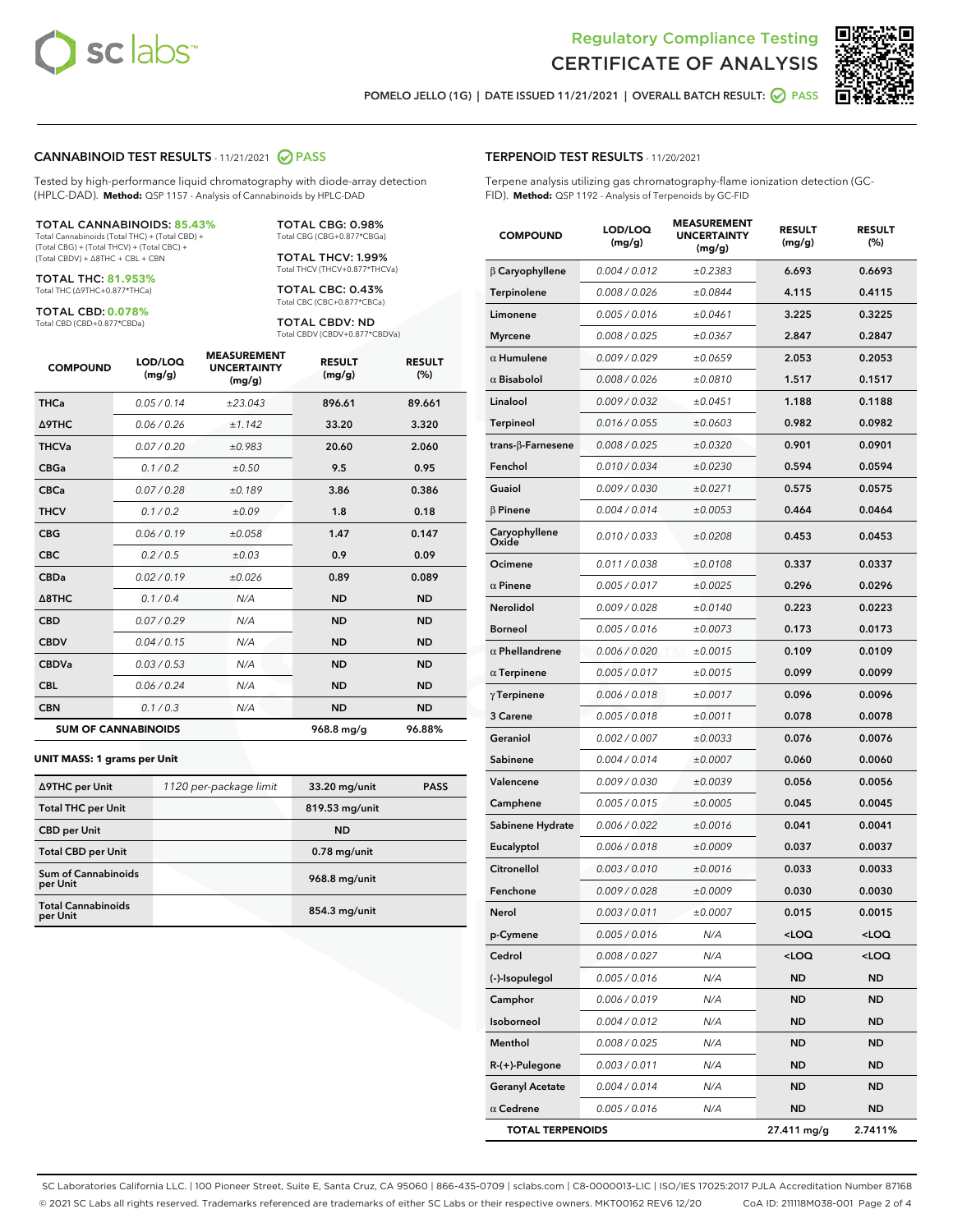



POMELO JELLO (1G) | DATE ISSUED 11/21/2021 | OVERALL BATCH RESULT:  $\bigcirc$  PASS

# CATEGORY 1 PESTICIDE TEST RESULTS - 11/20/2021 2 PASS

Pesticide and plant growth regulator analysis utilizing high-performance liquid chromatography-mass spectrometry (HPLC-MS) or gas chromatography-mass spectrometry (GC-MS). \*GC-MS utilized where indicated. **Method:** QSP 1212 - Analysis of Pesticides and Mycotoxins by LC-MS or QSP 1213 - Analysis of Pesticides by GC-MS

| <b>COMPOUND</b>             | LOD/LOQ<br>$(\mu g/g)$ | <b>ACTION</b><br><b>LIMIT</b><br>$(\mu g/g)$ | <b>MEASUREMENT</b><br><b>UNCERTAINTY</b><br>$(\mu g/g)$ | <b>RESULT</b><br>$(\mu g/g)$ | <b>RESULT</b> |
|-----------------------------|------------------------|----------------------------------------------|---------------------------------------------------------|------------------------------|---------------|
| Aldicarb                    | 0.03 / 0.08            | $\ge$ LOD                                    | N/A                                                     | <b>ND</b>                    | <b>PASS</b>   |
| Carbofuran                  | 0.02 / 0.05            | $\geq$ LOD                                   | N/A                                                     | <b>ND</b>                    | <b>PASS</b>   |
| Chlordane*                  | 0.03 / 0.08            | $\ge$ LOD                                    | N/A                                                     | <b>ND</b>                    | <b>PASS</b>   |
| Chlorfenapyr*               | 0.03/0.10              | $\geq$ LOD                                   | N/A                                                     | <b>ND</b>                    | <b>PASS</b>   |
| Chlorpyrifos                | 0.02 / 0.06            | $\ge$ LOD                                    | N/A                                                     | <b>ND</b>                    | <b>PASS</b>   |
| Coumaphos                   | 0.02 / 0.07            | $\ge$ LOD                                    | N/A                                                     | <b>ND</b>                    | <b>PASS</b>   |
| Daminozide                  | 0.02 / 0.07            | $\ge$ LOD                                    | N/A                                                     | <b>ND</b>                    | <b>PASS</b>   |
| <b>DDVP</b><br>(Dichlorvos) | 0.03/0.09              | $>$ LOD                                      | N/A                                                     | <b>ND</b>                    | <b>PASS</b>   |
| Dimethoate                  | 0.03 / 0.08            | $\ge$ LOD                                    | N/A                                                     | <b>ND</b>                    | <b>PASS</b>   |
| Ethoprop(hos)               | 0.03/0.10              | $>$ LOD                                      | N/A                                                     | <b>ND</b>                    | <b>PASS</b>   |
| Etofenprox                  | 0.02 / 0.06            | $\ge$ LOD                                    | N/A                                                     | <b>ND</b>                    | <b>PASS</b>   |
| Fenoxycarb                  | 0.03 / 0.08            | $\ge$ LOD                                    | N/A                                                     | <b>ND</b>                    | <b>PASS</b>   |
| Fipronil                    | 0.03 / 0.08            | $\ge$ LOD                                    | N/A                                                     | <b>ND</b>                    | <b>PASS</b>   |
| Imazalil                    | 0.02 / 0.06            | $>$ LOD                                      | N/A                                                     | <b>ND</b>                    | <b>PASS</b>   |
| <b>Methiocarb</b>           | 0.02 / 0.07            | $\ge$ LOD                                    | N/A                                                     | <b>ND</b>                    | <b>PASS</b>   |
| Methyl<br>parathion         | 0.03/0.10              | $\ge$ LOD                                    | N/A                                                     | <b>ND</b>                    | <b>PASS</b>   |
| <b>Mevinphos</b>            | 0.03/0.09              | $\ge$ LOD                                    | N/A                                                     | <b>ND</b>                    | <b>PASS</b>   |
| Paclobutrazol               | 0.02 / 0.05            | $>$ LOD                                      | N/A                                                     | <b>ND</b>                    | <b>PASS</b>   |
| Propoxur                    | 0.03/0.09              | $\ge$ LOD                                    | N/A                                                     | <b>ND</b>                    | <b>PASS</b>   |
| Spiroxamine                 | 0.03 / 0.08            | $\ge$ LOD                                    | N/A                                                     | <b>ND</b>                    | <b>PASS</b>   |
| Thiacloprid                 | 0.03/0.10              | $\ge$ LOD                                    | N/A                                                     | <b>ND</b>                    | <b>PASS</b>   |

#### CATEGORY 2 PESTICIDE TEST RESULTS - 11/20/2021 @ PASS

| <b>COMPOUND</b>          | LOD/LOO<br>$(\mu g/g)$ | <b>ACTION</b><br>LIMIT<br>$(\mu g/g)$ | <b>MEASUREMENT</b><br><b>UNCERTAINTY</b><br>$(\mu g/g)$ | <b>RESULT</b><br>$(\mu g/g)$ | <b>RESULT</b> |  |
|--------------------------|------------------------|---------------------------------------|---------------------------------------------------------|------------------------------|---------------|--|
| Abamectin                | 0.03/0.10              | 0.1                                   | N/A                                                     | <b>ND</b>                    | <b>PASS</b>   |  |
| Acephate                 | 0.02/0.07              | 0.1                                   | N/A                                                     | <b>ND</b>                    | <b>PASS</b>   |  |
| Acequinocyl              | 0.02/0.07              | 0.1                                   | N/A                                                     | <b>ND</b>                    | <b>PASS</b>   |  |
| Acetamiprid              | 0.02 / 0.05            | 0.1                                   | N/A                                                     | <b>ND</b>                    | <b>PASS</b>   |  |
| Azoxystrobin             | 0.02/0.07              | 0.1                                   | N/A                                                     | <b>ND</b>                    | <b>PASS</b>   |  |
| <b>Bifenazate</b>        | 0.01 / 0.04            | 0.1                                   | N/A                                                     | <b>ND</b>                    | <b>PASS</b>   |  |
| <b>Bifenthrin</b>        | 0.02 / 0.05            | 3                                     | N/A                                                     | <b>ND</b>                    | <b>PASS</b>   |  |
| <b>Boscalid</b>          | 0.03/0.09              | 0.1                                   | N/A                                                     | <b>ND</b>                    | <b>PASS</b>   |  |
| Captan                   | 0.19/0.57              | 0.7                                   | N/A                                                     | <b>ND</b>                    | <b>PASS</b>   |  |
| Carbaryl                 | 0.02/0.06              | 0.5                                   | N/A                                                     | <b>ND</b>                    | <b>PASS</b>   |  |
| Chlorantranilip-<br>role | 0.04/0.12              | 10                                    | N/A                                                     | <b>ND</b>                    | <b>PASS</b>   |  |
| Clofentezine             | 0.03/0.09              | 0.1                                   | N/A                                                     | <b>ND</b>                    | <b>PASS</b>   |  |

| <b>COMPOUND</b>               | LOD/LOQ<br>(µg/g) | <b>ACTION</b><br><b>LIMIT</b><br>(µg/g) | <b>MEASUREMENT</b><br><b>UNCERTAINTY</b><br>$(\mu g/g)$ | <b>RESULT</b><br>(µg/g) | <b>RESULT</b> |
|-------------------------------|-------------------|-----------------------------------------|---------------------------------------------------------|-------------------------|---------------|
| Cyfluthrin                    | 0.12 / 0.38       | $\overline{c}$                          | N/A                                                     | <b>ND</b>               | <b>PASS</b>   |
| Cypermethrin                  | 0.11 / 0.32       | $\mathcal{I}$                           | N/A                                                     | <b>ND</b>               | <b>PASS</b>   |
| <b>Diazinon</b>               | 0.02 / 0.05       | 0.1                                     | N/A                                                     | <b>ND</b>               | <b>PASS</b>   |
| Dimethomorph                  | 0.03 / 0.09       | 2                                       | N/A                                                     | <b>ND</b>               | <b>PASS</b>   |
| Etoxazole                     | 0.02 / 0.06       | 0.1                                     | N/A                                                     | <b>ND</b>               | <b>PASS</b>   |
| Fenhexamid                    | 0.03 / 0.09       | 0.1                                     | N/A                                                     | <b>ND</b>               | <b>PASS</b>   |
| Fenpyroximate                 | 0.02 / 0.06       | 0.1                                     | N/A                                                     | <b>ND</b>               | <b>PASS</b>   |
| Flonicamid                    | 0.03 / 0.10       | 0.1                                     | N/A                                                     | <b>ND</b>               | <b>PASS</b>   |
| Fludioxonil                   | 0.03 / 0.10       | 0.1                                     | N/A                                                     | <b>ND</b>               | <b>PASS</b>   |
| Hexythiazox                   | 0.02 / 0.07       | 0.1                                     | N/A                                                     | <b>ND</b>               | <b>PASS</b>   |
| Imidacloprid                  | 0.04 / 0.11       | 5                                       | N/A                                                     | <b>ND</b>               | <b>PASS</b>   |
| Kresoxim-methyl               | 0.02 / 0.07       | 0.1                                     | N/A                                                     | <b>ND</b>               | <b>PASS</b>   |
| <b>Malathion</b>              | 0.03 / 0.09       | 0.5                                     | N/A                                                     | <b>ND</b>               | <b>PASS</b>   |
| Metalaxyl                     | 0.02 / 0.07       | $\overline{c}$                          | N/A                                                     | <b>ND</b>               | <b>PASS</b>   |
| Methomyl                      | 0.03 / 0.10       | 1                                       | N/A                                                     | <b>ND</b>               | <b>PASS</b>   |
| Myclobutanil                  | 0.03 / 0.09       | 0.1                                     | N/A                                                     | <b>ND</b>               | <b>PASS</b>   |
| Naled                         | 0.02 / 0.07       | 0.1                                     | N/A                                                     | <b>ND</b>               | <b>PASS</b>   |
| Oxamyl                        | 0.04 / 0.11       | 0.5                                     | N/A                                                     | <b>ND</b>               | <b>PASS</b>   |
| Pentachloronitro-<br>benzene* | 0.03 / 0.09       | 0.1                                     | N/A                                                     | <b>ND</b>               | <b>PASS</b>   |
| Permethrin                    | 0.04 / 0.12       | 0.5                                     | N/A                                                     | <b>ND</b>               | <b>PASS</b>   |
| Phosmet                       | 0.03 / 0.10       | 0.1                                     | N/A                                                     | <b>ND</b>               | <b>PASS</b>   |
| Piperonylbu-<br>toxide        | 0.02 / 0.07       | 3                                       | N/A                                                     | <b>ND</b>               | <b>PASS</b>   |
| Prallethrin                   | 0.03 / 0.08       | 0.1                                     | N/A                                                     | <b>ND</b>               | <b>PASS</b>   |
| Propiconazole                 | 0.02 / 0.07       | 0.1                                     | N/A                                                     | <b>ND</b>               | <b>PASS</b>   |
| Pyrethrins                    | 0.04 / 0.12       | 0.5                                     | N/A                                                     | <b>ND</b>               | <b>PASS</b>   |
| Pyridaben                     | 0.02 / 0.07       | 0.1                                     | N/A                                                     | <b>ND</b>               | <b>PASS</b>   |
| Spinetoram                    | 0.02 / 0.07       | 0.1                                     | N/A                                                     | <b>ND</b>               | <b>PASS</b>   |
| Spinosad                      | 0.02 / 0.07       | 0.1                                     | N/A                                                     | <b>ND</b>               | <b>PASS</b>   |
| Spiromesifen                  | 0.02 / 0.05       | 0.1                                     | N/A                                                     | <b>ND</b>               | <b>PASS</b>   |
| Spirotetramat                 | 0.02 / 0.06       | 0.1                                     | N/A                                                     | <b>ND</b>               | <b>PASS</b>   |
| Tebuconazole                  | 0.02 / 0.07       | 0.1                                     | N/A                                                     | <b>ND</b>               | <b>PASS</b>   |
| Thiamethoxam                  | 0.03 / 0.10       | 5                                       | N/A                                                     | <b>ND</b>               | <b>PASS</b>   |
| Trifloxystrobin               | 0.03 / 0.08       | 0.1                                     | N/A                                                     | <b>ND</b>               | <b>PASS</b>   |

SC Laboratories California LLC. | 100 Pioneer Street, Suite E, Santa Cruz, CA 95060 | 866-435-0709 | sclabs.com | C8-0000013-LIC | ISO/IES 17025:2017 PJLA Accreditation Number 87168 © 2021 SC Labs all rights reserved. Trademarks referenced are trademarks of either SC Labs or their respective owners. MKT00162 REV6 12/20 CoA ID: 211118M038-001 Page 3 of 4